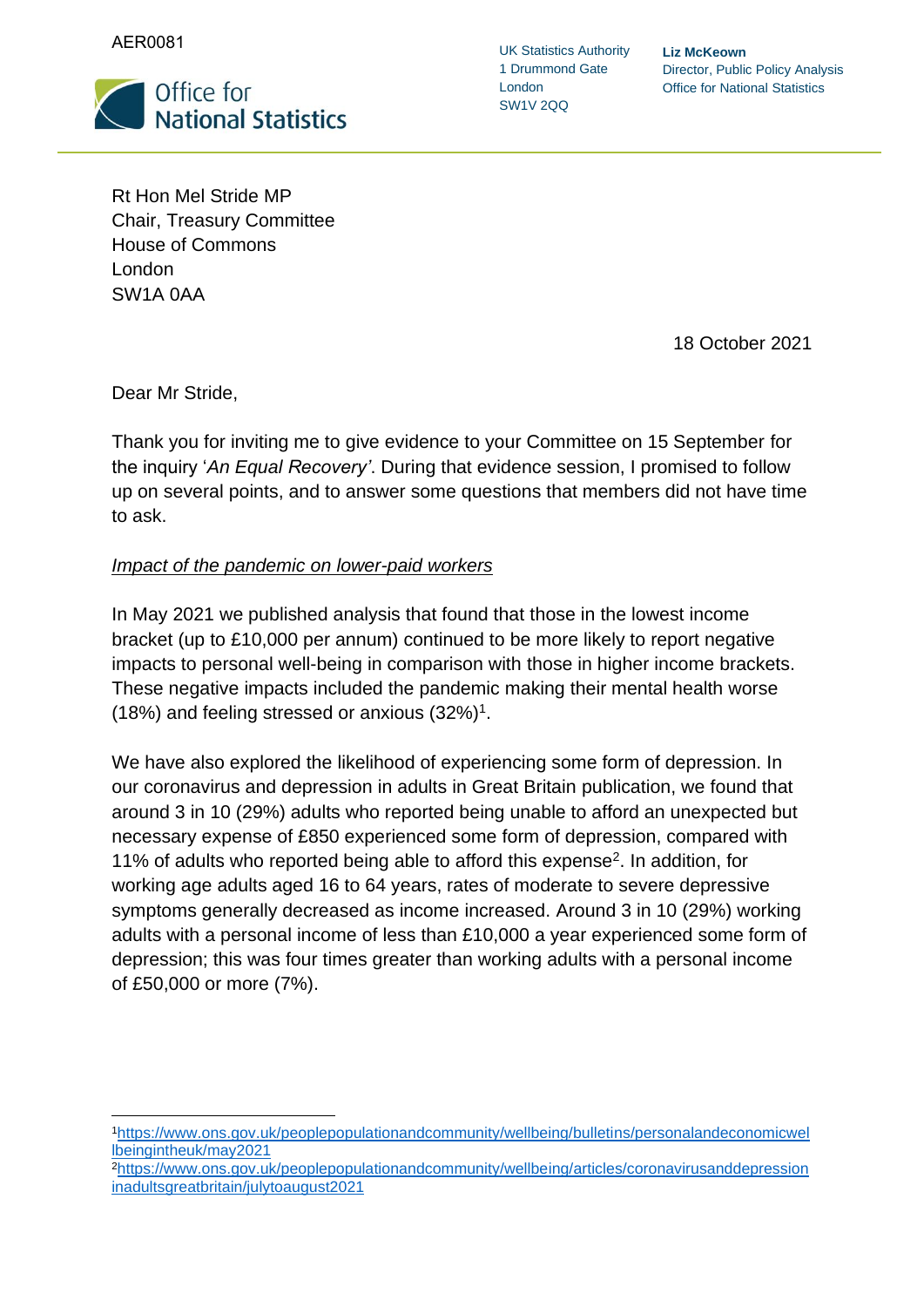In our analysis of COVID-19 deaths by occupation<sup>3</sup> we found that men who worked in elementary occupations (699 deaths) or caring, leisure and other service occupations (258 deaths) had the highest rates of death involving COVID-19, with 66.3 and 64.1 deaths per 100,000 males respectively. For women, process, plant and machine operatives (57 deaths) and caring, leisure and other service occupations (460 deaths) had the highest rates of death involving COVID-19 when looking at broad occupational groups, with 33.7 and 27.3 deaths per 100,000 females, respectively. Please note that this analysis does not prove conclusively that the observed rates of death involving COVID-19 are necessarily caused by differences in occupational exposure; we adjusted for age, but not other factors such as ethnic group and place of residence.

#### *Impact of the pandemic on people with disabilities*

During the evidence session, I was asked if the ONS could support TUC written evidence that said six out of 10 people who died from COVID-19 were disabled. This figure was taken from our release looking at COVID-19 related deaths by disability status in England, published in February 2021<sup>4</sup>, which found that disabled people made up six in 10 (59.5%) of all deaths involving the coronavirus (COVID-19) for the period to 20 November 2020 (30,296 of 50,888 deaths). For comparison, disabled people made up 17.2% of the study population, suggesting that disabled people have been disproportionately impacted by the COVID-19 pandemic.

We have also looked at outcomes for disabled people in the UK across all areas: education, employment, social participation, housing, crime and wellbeing<sup>5</sup>. Within this we found disabled people's (aged 16 to 64 years) average well-being ratings in the UK were poorer than those for non-disabled people for happiness, worthwhile and life satisfaction measures; average anxiety levels were higher for disabled people at 4.47 out of 10, compared with 2.91 out of 10 for non-disabled people (year ending June 2020).

# *Impact of the pandemic by ethnicity*

In terms of the differences in mortality by ethnicity<sup>6</sup>, during the first wave of the coronavirus (COVID-19) pandemic (24 January 2020 to 11 September 2020), people

<sup>3</sup>[https://www.ons.gov.uk/peoplepopulationandcommunity/healthandsocialcare/causesofdeath/bulletins](https://www.ons.gov.uk/peoplepopulationandcommunity/healthandsocialcare/causesofdeath/bulletins/coronaviruscovid19relateddeathsbyoccupationenglandandwales/deathsregisteredbetween9marchand28december2020) [/coronaviruscovid19relateddeathsbyoccupationenglandandwales/deathsregisteredbetween9marchan](https://www.ons.gov.uk/peoplepopulationandcommunity/healthandsocialcare/causesofdeath/bulletins/coronaviruscovid19relateddeathsbyoccupationenglandandwales/deathsregisteredbetween9marchand28december2020) [d28december2020](https://www.ons.gov.uk/peoplepopulationandcommunity/healthandsocialcare/causesofdeath/bulletins/coronaviruscovid19relateddeathsbyoccupationenglandandwales/deathsregisteredbetween9marchand28december2020)

<sup>4</sup>[https://www.ons.gov.uk/peoplepopulationandcommunity/birthsdeathsandmarriages/deaths/articles/co](https://www.ons.gov.uk/peoplepopulationandcommunity/birthsdeathsandmarriages/deaths/articles/coronaviruscovid19relateddeathsbydisabilitystatusenglandandwales/24januaryto20november2020) [ronaviruscovid19relateddeathsbydisabilitystatusenglandandwales/24januaryto20november2020](https://www.ons.gov.uk/peoplepopulationandcommunity/birthsdeathsandmarriages/deaths/articles/coronaviruscovid19relateddeathsbydisabilitystatusenglandandwales/24januaryto20november2020) <sup>5</sup>[https://www.ons.gov.uk/peoplepopulationandcommunity/healthandsocialcare/disability/articles/outco](https://www.ons.gov.uk/peoplepopulationandcommunity/healthandsocialcare/disability/articles/outcomesfordisabledpeopleintheuk/2020#data-sources-and-quality)

[mesfordisabledpeopleintheuk/2020#data-sources-and-quality](https://www.ons.gov.uk/peoplepopulationandcommunity/healthandsocialcare/disability/articles/outcomesfordisabledpeopleintheuk/2020#data-sources-and-quality) <sup>6</sup>[https://www.ons.gov.uk/peoplepopulationandcommunity/birthsdeathsandmarriages/deaths/articles/up](https://www.ons.gov.uk/peoplepopulationandcommunity/birthsdeathsandmarriages/deaths/articles/updatingethniccontrastsindeathsinvolvingthecoronaviruscovid19englandandwales/24january2020to31march2021) [datingethniccontrastsindeathsinvolvingthecoronaviruscovid19englandandwales/24january2020to31m](https://www.ons.gov.uk/peoplepopulationandcommunity/birthsdeathsandmarriages/deaths/articles/updatingethniccontrastsindeathsinvolvingthecoronaviruscovid19englandandwales/24january2020to31march2021) [arch2021](https://www.ons.gov.uk/peoplepopulationandcommunity/birthsdeathsandmarriages/deaths/articles/updatingethniccontrastsindeathsinvolvingthecoronaviruscovid19englandandwales/24january2020to31march2021)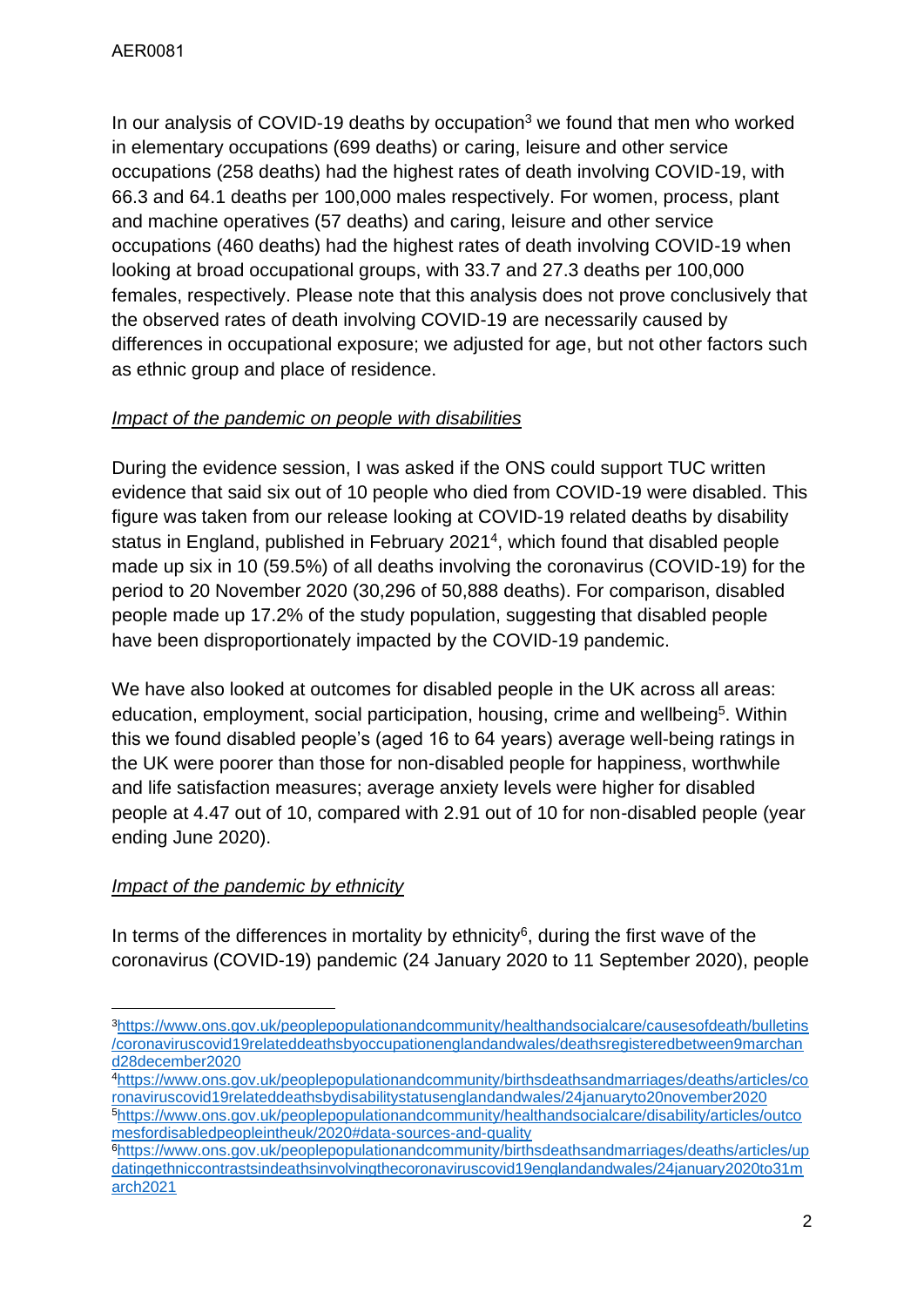from all ethnic minority groups (except for women in the Chinese or "White Other" ethnic groups) had higher rates of death involving the coronavirus compared with the White British population. Differences were less pronounced in the second wave, but higher rates were notable in Bangladeshi and Pakistani ethnicities. Adjusting for location, measures of disadvantage, occupation, living arrangements and preexisting health conditions accounted for a large proportion of the excess COVID-19 mortality risk in most ethnic minority groups; however, most Black and South Asian groups remained at higher risk than White British people in the second wave even after adjustments.

In December 2020, we published an overview of the social impacts of COVID-19 pandemic on different ethnic groups in the  $UK<sup>7</sup>$ . This highlighted that in April 2020 in the UK, over a quarter (27%) of those from Black, African, Caribbean or Black British ethnic groups reported finding it very or quite difficult to get by financially, significantly more than those from White Irish (6%), Other White (7%), Indian (8%) and Pakistani or Bangladeshi (13%) ethnic groups. In addition, this publication explored mental health and found that it deteriorated across most ethnic groups during the first lockdown period, but also outlined that those in the Indian ethnic group may have been particularly affected.

## *The relationship between economic growth and inequality*

The ONS produces a range of statistics on both economic growth and inequality, and others such as the OECD and the IMF have produced analysis of the link between the two. Our data allows for an examination of broad trends in the two concepts across several years. UK National Accounts data $8$  show that real GDP grew by 19% over the ten years to 2019/20, while median household income<sup>9</sup> also rose (by around 6.9%). However, over a similar period measures of income inequality stayed broadly stable<sup>10</sup>, and the level of wealth inequality rose slightly<sup>11</sup>.

The Committee might also be interested to note that the ONS is developing wider measures that go beyond GDP, such as looking at natural capital and how much work people do for free in their own homes<sup>12</sup>.

<sup>9</sup>[https://www.ons.gov.uk/peoplepopulationandcommunity/personalandhouseholdfinances/incomeandw](https://www.ons.gov.uk/peoplepopulationandcommunity/personalandhouseholdfinances/incomeandwealth/bulletins/householddisposableincomeandinequality/financialyear2020) [ealth/bulletins/householddisposableincomeandinequality/financialyear2020](https://www.ons.gov.uk/peoplepopulationandcommunity/personalandhouseholdfinances/incomeandwealth/bulletins/householddisposableincomeandinequality/financialyear2020)

```
11Wealth data are currently only available biennially up to April 2018
```
<sup>7</sup>[https://www.ons.gov.uk/peoplepopulationandcommunity/culturalidentity/ethnicity/articles/coronavirusa](https://www.ons.gov.uk/peoplepopulationandcommunity/culturalidentity/ethnicity/articles/coronavirusandthesocialimpactsondifferentethnicgroupsintheuk/2020) [ndthesocialimpactsondifferentethnicgroupsintheuk/2020](https://www.ons.gov.uk/peoplepopulationandcommunity/culturalidentity/ethnicity/articles/coronavirusandthesocialimpactsondifferentethnicgroupsintheuk/2020)

<sup>8</sup>[https://www.ons.gov.uk/economy/nationalaccounts/uksectoraccounts/datasets/unitedkingdomecono](https://www.ons.gov.uk/economy/nationalaccounts/uksectoraccounts/datasets/unitedkingdomeconomicaccountsmainaggregates) [micaccountsmainaggregates](https://www.ons.gov.uk/economy/nationalaccounts/uksectoraccounts/datasets/unitedkingdomeconomicaccountsmainaggregates)

<sup>10</sup>[https://www.ons.gov.uk/peoplepopulationandcommunity/personalandhouseholdfinances/incomeand](https://www.ons.gov.uk/peoplepopulationandcommunity/personalandhouseholdfinances/incomeandwealth/bulletins/householdincomeinequalityfinancial/financialyearending2020) [wealth/bulletins/householdincomeinequalityfinancial/financialyearending2020](https://www.ons.gov.uk/peoplepopulationandcommunity/personalandhouseholdfinances/incomeandwealth/bulletins/householdincomeinequalityfinancial/financialyearending2020)

[https://www.ons.gov.uk/peoplepopulationandcommunity/personalandhouseholdfinances/incomeandw](https://www.ons.gov.uk/peoplepopulationandcommunity/personalandhouseholdfinances/incomeandwealth/bulletins/totalwealthingreatbritain/april2016tomarch2018) [ealth/bulletins/totalwealthingreatbritain/april2016tomarch2018](https://www.ons.gov.uk/peoplepopulationandcommunity/personalandhouseholdfinances/incomeandwealth/bulletins/totalwealthingreatbritain/april2016tomarch2018)

<sup>12</sup> [https://blog.ons.gov.uk/2021/07/06/getting-the-right-tools-how-we-are-creating-wider-estimates-of](https://blog.ons.gov.uk/2021/07/06/getting-the-right-tools-how-we-are-creating-wider-estimates-of-gdp/)[gdp/](https://blog.ons.gov.uk/2021/07/06/getting-the-right-tools-how-we-are-creating-wider-estimates-of-gdp/)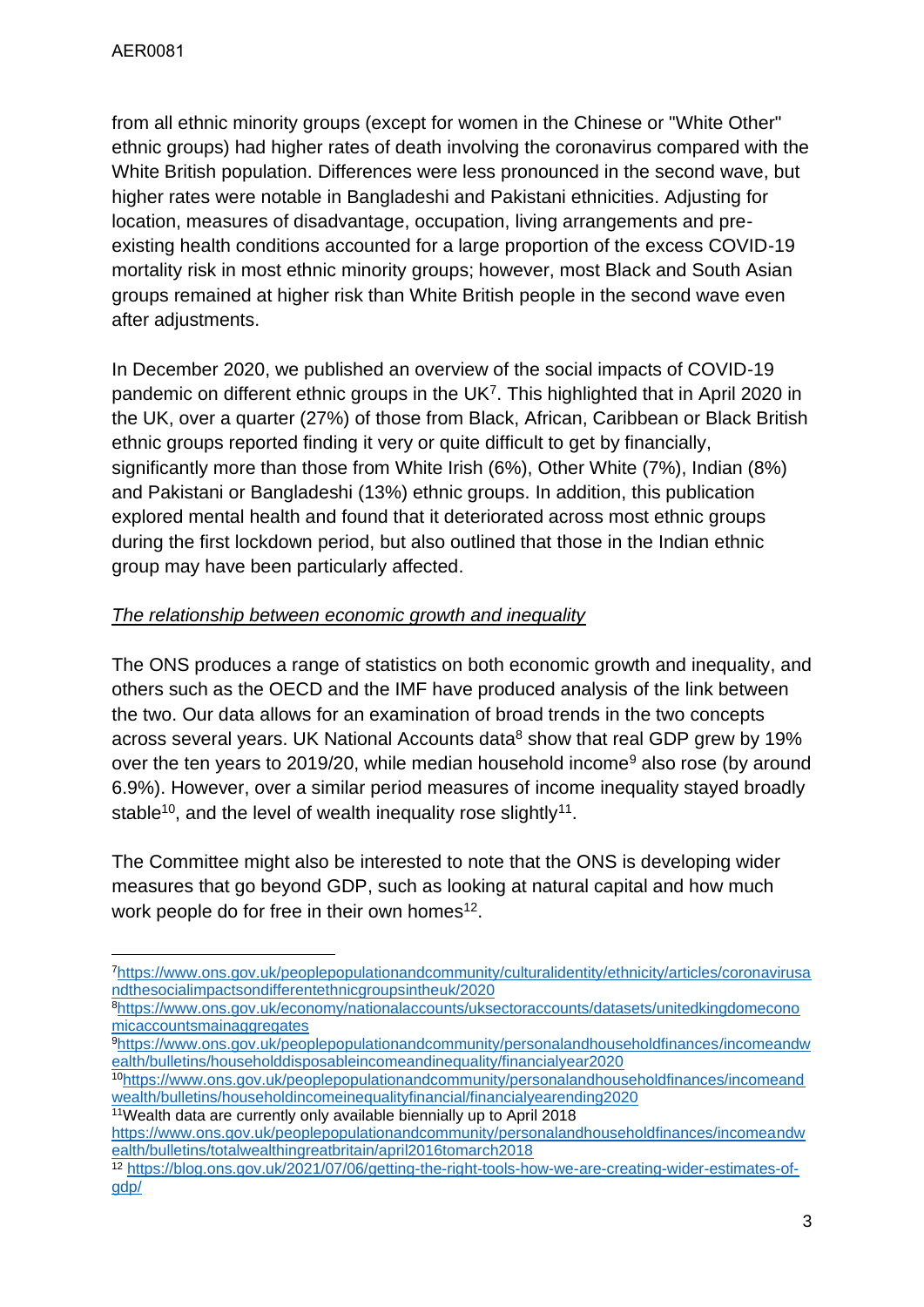# *Relationship between home ownership and wealth inequalities, including the role of inheritance*

The latest data we have for total wealth in Great Britain, including net property wealth, is for April 2016 to March 2018<sup>13</sup>. Increases in net property wealth were largely associated with rising house prices, as well as an increasing share of homeowners who own their property outright rather than with a mortgage.

We can use Wealth and Assets Survey data to consider the relationship between home ownership and wealth. For April 2016 to March 2018<sup>14</sup>, these tables show that those households where the main home is rented have median household total wealth of £33,000; those buying with a mortgage have more than 10 times this value, £353,000, and those that own outright have median wealth more than 20 times bigger than renters at £685,000.

In February 2020 we published analysis on housing tenure<sup>15</sup> which showed that almost three quarters of people aged 65 and over own their home outright, where younger people are less likely to own their own home than in the past. Half of people in their mid-30s to mid-40s had a mortgage in 2017, compared with two-thirds 20 years earlier.

We also previously looked at inheritances and intergenerational transfers<sup>16</sup>, which found that between July 2014 and June 2016 the median inheritance received by those in the top personal wealth quintile was £35,000, compared with £3,000 for those in the lowest wealth quintile. However, while those in the lower wealth and income quintiles were likely to receive less than those in the higher quintiles, the inheritances they received made up a far higher proportion of their total wealth. Inheritances for those in the top wealth quintile were equivalent to 5% of their net wealth on average, while in the bottom wealth quintile this proportion was 44%.

We will publish the latest (April 2018-March 2020) Wealth and Assets Survey data and analysis toward the end of this year, including modelling the impact a range of demographics such as age, sex, disability, region, ethnicity, and education level have on wealth, and analysis of living standards across generations. We will of course make the Committee aware when these are published.

<sup>13</sup>[https://www.ons.gov.uk/peoplepopulationandcommunity/personalandhouseholdfinances/incomeand](https://www.ons.gov.uk/peoplepopulationandcommunity/personalandhouseholdfinances/incomeandwealth/bulletins/totalwealthingreatbritain/april2016tomarch2018) [wealth/bulletins/totalwealthingreatbritain/april2016tomarch2018](https://www.ons.gov.uk/peoplepopulationandcommunity/personalandhouseholdfinances/incomeandwealth/bulletins/totalwealthingreatbritain/april2016tomarch2018)

<sup>14</sup>[https://www.ons.gov.uk/peoplepopulationandcommunity/personalandhouseholdfinances/incomeand](https://www.ons.gov.uk/peoplepopulationandcommunity/personalandhouseholdfinances/incomeandwealth/adhocs/12779medianhouseholdwealthandmortgagedebtbytenureandbuytoletpropertyownershipgreatbritainapril2016tomarch2018) [wealth/adhocs/12779medianhouseholdwealthandmortgagedebtbytenureandbuytoletpropertyownershi](https://www.ons.gov.uk/peoplepopulationandcommunity/personalandhouseholdfinances/incomeandwealth/adhocs/12779medianhouseholdwealthandmortgagedebtbytenureandbuytoletpropertyownershipgreatbritainapril2016tomarch2018) [pgreatbritainapril2016tomarch2018](https://www.ons.gov.uk/peoplepopulationandcommunity/personalandhouseholdfinances/incomeandwealth/adhocs/12779medianhouseholdwealthandmortgagedebtbytenureandbuytoletpropertyownershipgreatbritainapril2016tomarch2018)

<sup>15</sup>[https://www.ons.gov.uk/peoplepopulationandcommunity/birthsdeathsandmarriages/ageing/articles/li](https://www.ons.gov.uk/peoplepopulationandcommunity/birthsdeathsandmarriages/ageing/articles/livinglonger/changesinhousingtenureovertime) [vinglonger/changesinhousingtenureovertime](https://www.ons.gov.uk/peoplepopulationandcommunity/birthsdeathsandmarriages/ageing/articles/livinglonger/changesinhousingtenureovertime)

<sup>16</sup>[https://www.ons.gov.uk/peoplepopulationandcommunity/personalandhouseholdfinances/incomeand](https://www.ons.gov.uk/peoplepopulationandcommunity/personalandhouseholdfinances/incomeandwealth/articles/intergenerationaltransfersthedistributionofinheritancesgiftsandloans/2018-10-30) [wealth/articles/intergenerationaltransfersthedistributionofinheritancesgiftsandloans/2018-10-30](https://www.ons.gov.uk/peoplepopulationandcommunity/personalandhouseholdfinances/incomeandwealth/articles/intergenerationaltransfersthedistributionofinheritancesgiftsandloans/2018-10-30)